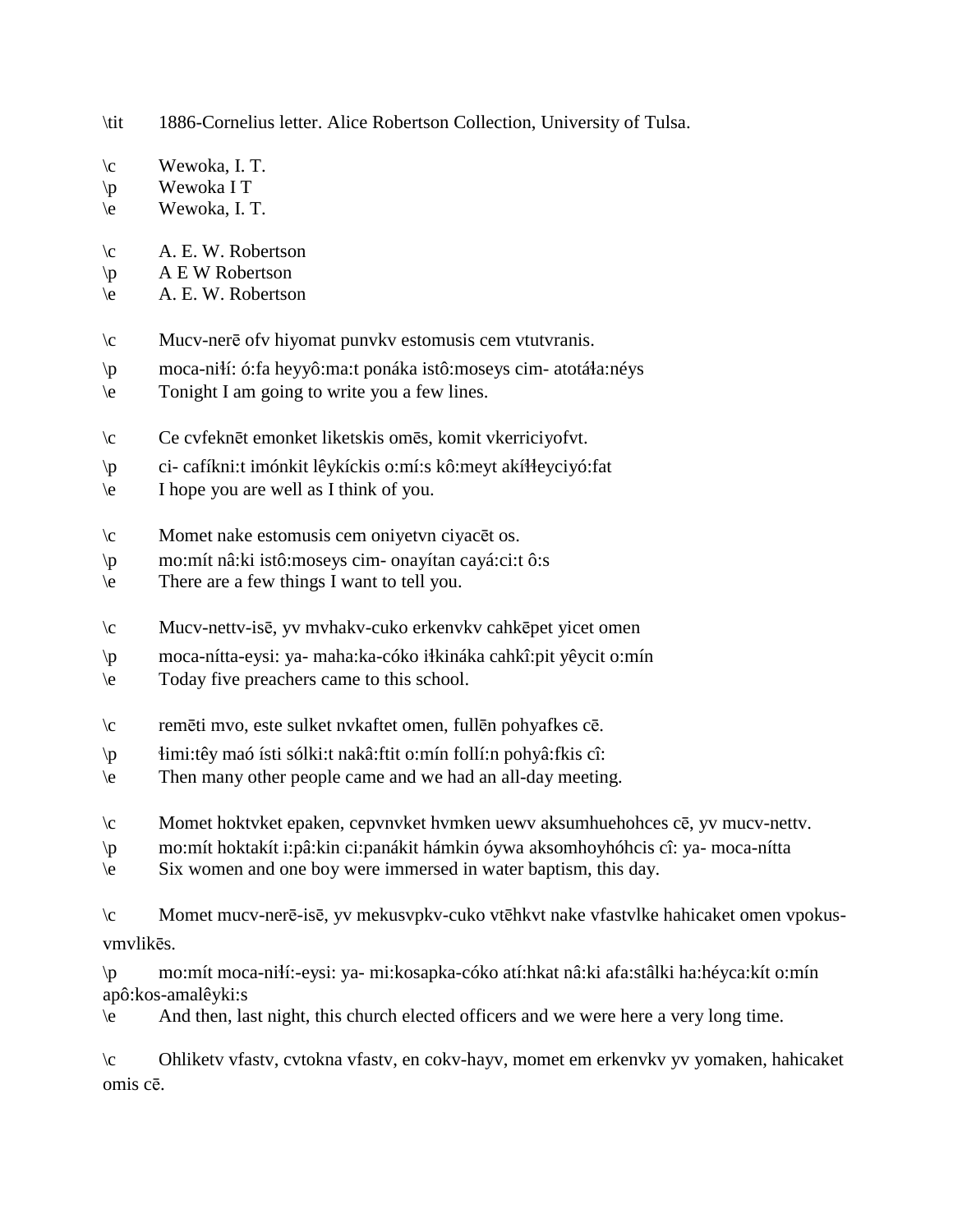\p ohleykita- afá:sta catokna:- afá:sta in- co:ka-há:ya mo:mít im- i!kináka ya- yo:mâ:kin ha:héyca:kít o:mêys cî:

- \e They elected/appointed a chairman, treasurer, and secretary and also a preacher.
- \c Tokna vfastv, Major Vore en cokv-hayv pum vhayvn hahyēs cē.
- \p tokna:- afá:sta Major Vore in- co:ka-há:ya pom- ahá:yan háhyi:s cî:
- \e The treasurer is Major Vore so we elected his secretary to be our teacher.
- \c Momet pum erkenvkv Wesley Smith hahyēs cē.
- \p mo:mít pom- i!kináka Wesley Smith háhyi:s cî:
- \e Our preacher will be Wesley Smith.
- \c Momet Ohliketv vfastv tat, yata cokv-hēcvlke tut os.
- \p mo:mít ohleykita- afá:sta -ta:t ya:ta: co:ka-hi:câlki -tot -o:s

\e [I am unable to translate this sentence.-MM.] [And the chairman is one of the same students. ?-JM]

- \c Momis vn tat Vsse-Lanvpe mit, vm mekusvpkv-cukot os cē.
- \p mô:meys án- -ta:t assi-la:napí mêyt am- mi:kosapka-cókot ô:s cî:
- \e But my church is Greenleaf Church.
- \c Mohmet yvn vtēkusen fekhoniyit.
- \p móhmit yán atî:kosin fikhonêyyeyt
- \e This is all for now so I close here.
- \c Nake estomusen cen cv mvloste-mahē tut,
- \p nâ:ki istô:mosin cin- ca- malosti-má:hi: -tot
- \e There is one thing I desire of you and
- \c opunvkv cem vtotiyvnkis, hēcetskvtētis omēs.
- \p oponaká cim- atô:tayankêys hî:cíckati:têys o:mí:s
- \e sent you a letter which you probably received.

\c Este-cate en cokv, Testament rvkrakat ocetsken omat antotetskēs komit, cokv cem vtotiyvnket okis.

\p isti-cá:ti in- có:ka Testament !ak!â:ka:t ô:cíckin o:mâ:t á:nto:tícki:s kô:meyt có:ka cimatô:tayankít o:kéys

\e I wrote requesting the big Bible in the Creek language.

- \c Hvtvm nvcomē neskvt on omat.
- \p hatâm nacô:mi: nískat ó:n o:mâ:t
- $\le$  Also the price.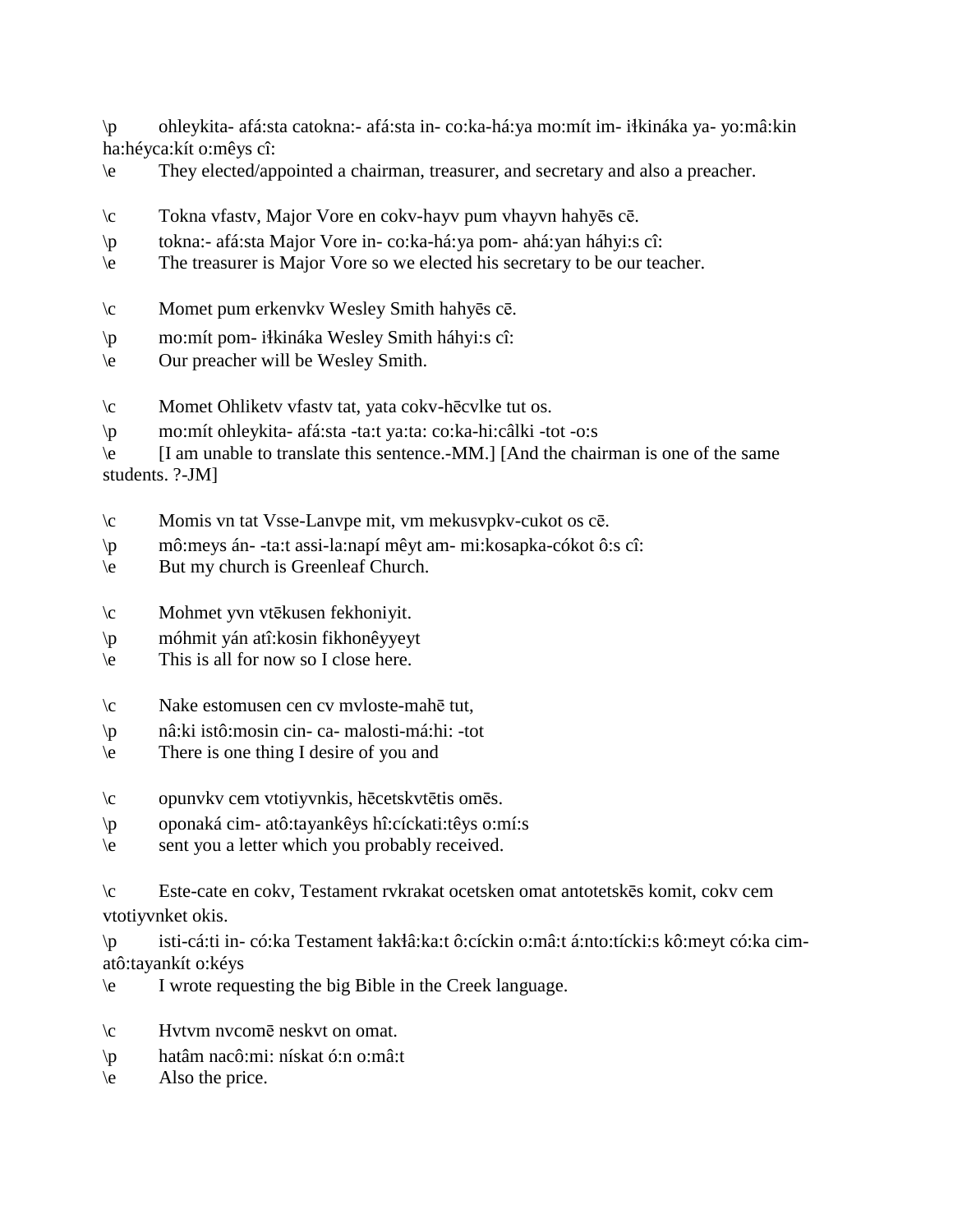- \c Hvtvm monkat fēketv sekis enheckuecarēs konckat,
- \p hatâm monkát fi:kitá sikêys inhickóyca:!i:s konckâ:t
- \e Again, is it possible it could be free of charge
- \c estomēn maket
- \p istó:mi:n ma:kít
- $\leq$  whichever it may be,
- \c lvpkēn cokv am vyopusketskvrēs komit,
- $\pi$  lápki:n có:ka a:m- ayopóskícká $\pi$ i:s kô:meyt
- \e you will reply quickly
- \c Hesaketvmesēt vm vnicē monken omat
- \p hisa:kitamisí:t am- áneycí: mônkin o:mâ:t
- \e and if God continues to bless me,
- \c ce heciye ocvrē tis os komit,
- $\pi$  ci- hi:cayí: ó:ca $\pi$ i: -teys ó:s kô:meyt
- \e I will be seeing you, I believe,
- \c vseketv cem vtotit fekhonnis.
- \p asi:kitá cim- áto:téyt fíkhonnéys
- \e I send you a handshake and close here.
- \c George Cornelius, Okis
- \p George Cornelius o:kéys
- \e George Cornelius
- $\c$  March 21,th 1886
- $\pi$  March 21st 1886
- \e March 21st 1886
- $\c$  Mucv-netty coyis
- \p moca-nítta co:yéys
- $\leq$  I write this day

\nb [Top of page 1]

- \c Cvcke cvfeknēt likes.
- \p cácki cafíkni:t lêykis
- \e My mother is very well.
- \c Momen Elias, mvo, cvfeknēt likes.
- \p mo:mín Elias maó cafíkni:t lêykis
- \e Elias is doing well also.